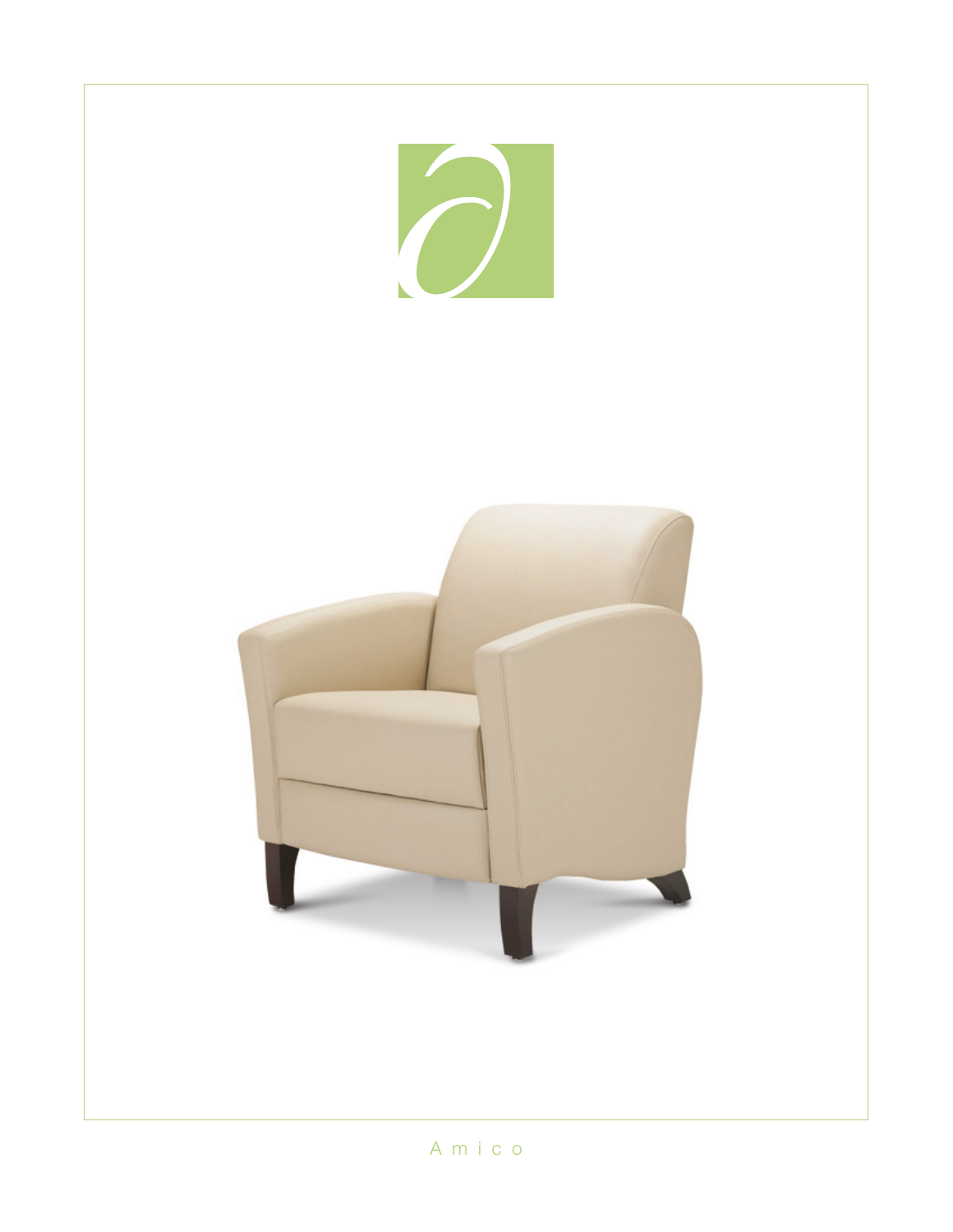

659-1 Amico Lounge Chair



659-2 Amico Loveseat



659-CAA Amico Lounge Chair/Chair/Chair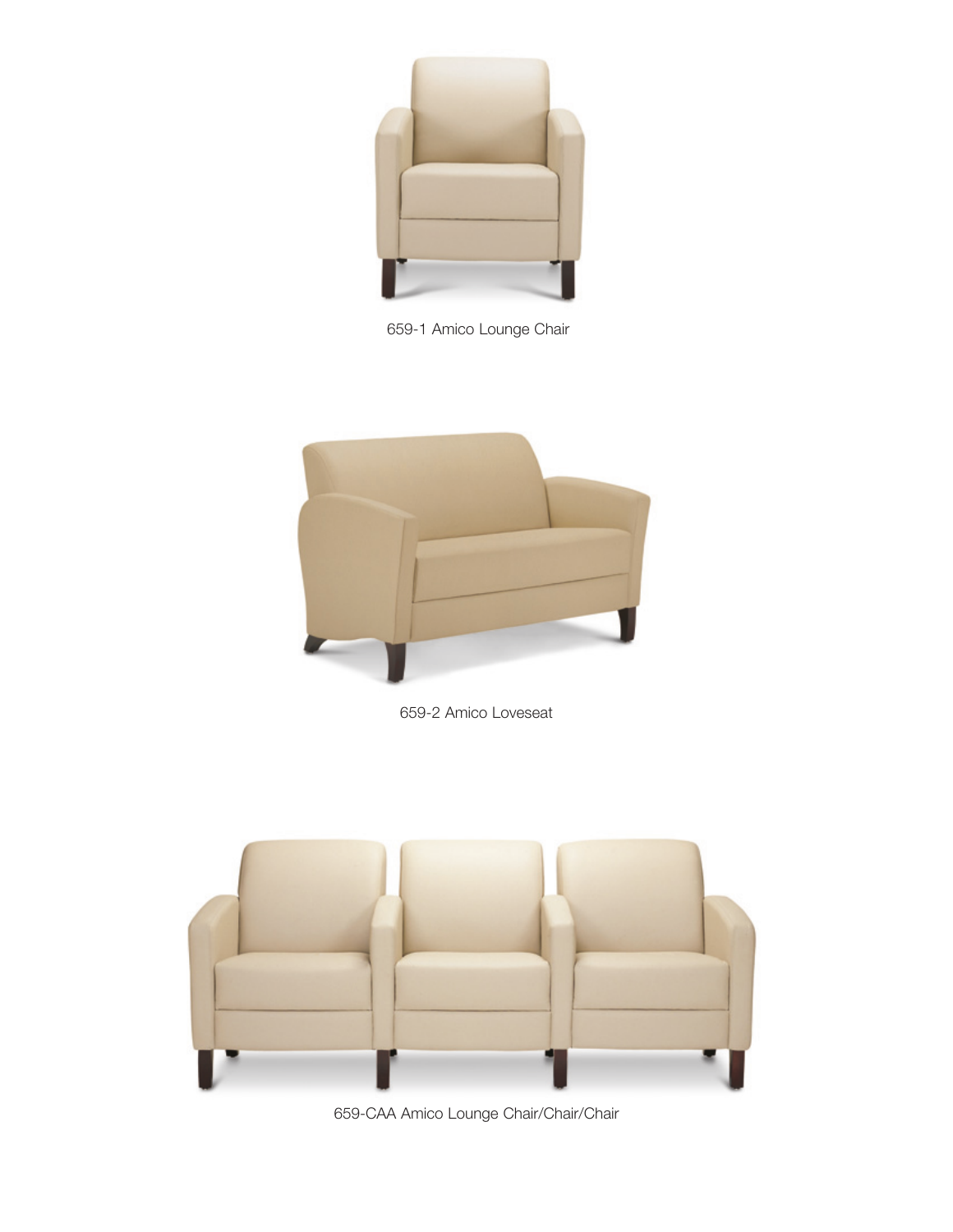

659-CTC Amico Lounge Chair/Table/Chair Shown with optional wood arm caps





659-3 Amico Sofa